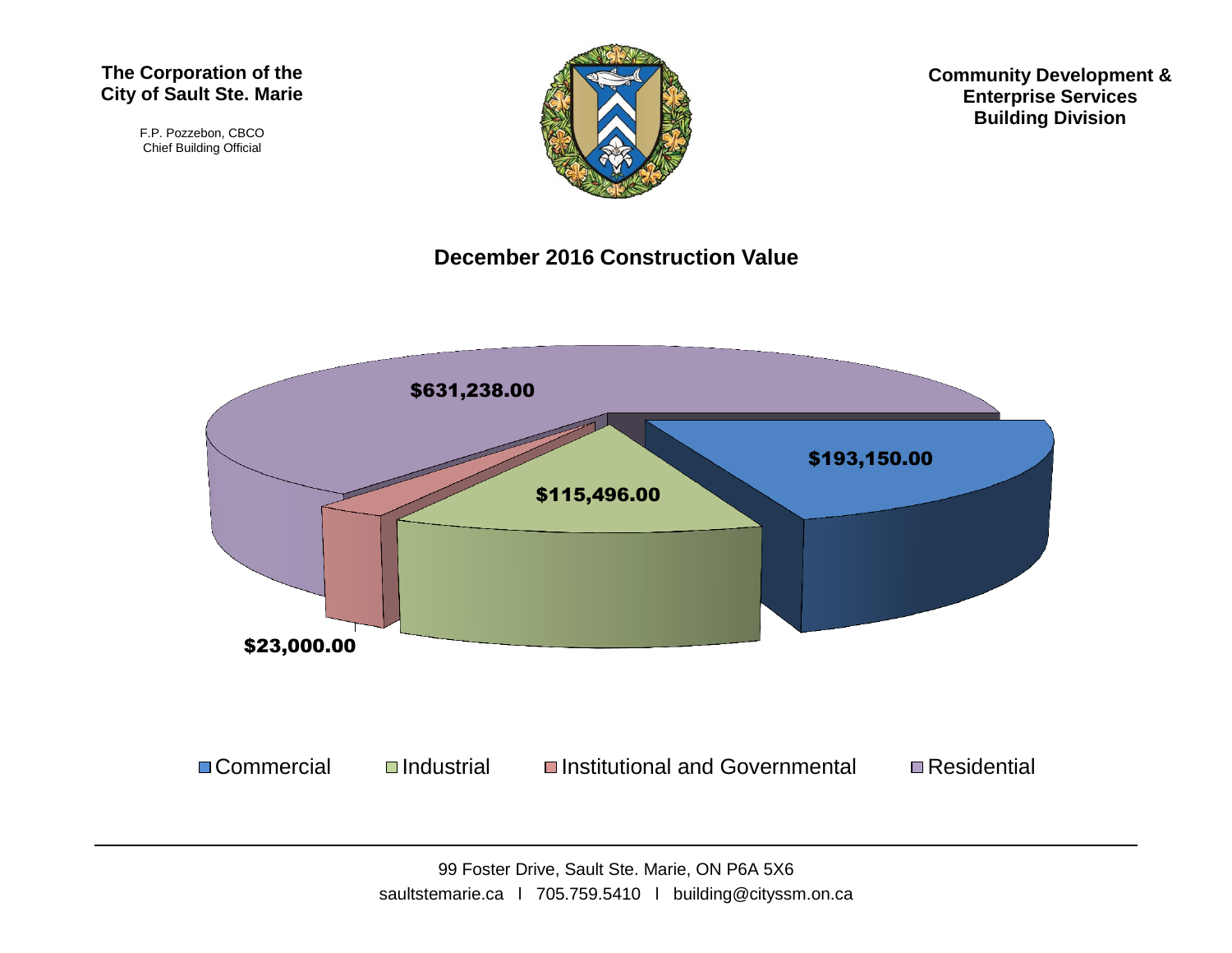

**Community Development and Enterprise Services Building Division**

**Tel: (705) 759-5410Fax: (705) 541-7165**

## **BUILDING PERMITS SUMMARY 2016/12/01 to 2016/12/31**

| <b>Building Type</b>                                     |                        | <b>New Construction</b>  |                      |                        | <b>Alterations and Additions</b> |                      | <b>Total</b>           |                          |                      |
|----------------------------------------------------------|------------------------|--------------------------|----------------------|------------------------|----------------------------------|----------------------|------------------------|--------------------------|----------------------|
|                                                          | Num of<br><b>Units</b> | Num of<br><b>Permits</b> | <b>Value of Work</b> | Num of<br><b>Units</b> | Num of<br><b>Permits</b>         | <b>Value of Work</b> | Num of<br><b>Units</b> | Num of<br><b>Permits</b> | <b>Value of Work</b> |
| <b>Commercial</b>                                        |                        |                          |                      |                        |                                  |                      |                        |                          |                      |
| Hotel, hotel/motel,<br>motor hotel                       | 0                      | $\pmb{0}$                | \$0.00               | 0                      |                                  | \$30,000.00          | $\pmb{0}$              | $\mathbf 1$              | \$30,000.00          |
| Indoor recreational<br>building                          | $\mathbf 0$            | 0                        | \$0.00               | 0                      |                                  | \$13,560.00          | $\mathbf 0$            | $\mathbf{1}$             | \$13,560.00          |
| Office building                                          | 0                      | $\pmb{0}$                | \$0.00               | 0                      | 4                                | \$149,590.00         | 0                      | 4                        | \$149,590.00         |
| Total:                                                   | 0                      | $\mathbf 0$              | \$0.00               | 0                      | 6                                | \$193,150.00         | 0                      | 6                        | \$193,150.00         |
| <b>Industrial</b>                                        |                        |                          |                      |                        |                                  |                      |                        |                          |                      |
| Utility building                                         | 0                      | 0                        | \$0.00               | 0                      | $\overline{2}$                   | \$115,496.00         | 0                      | $\overline{2}$           | \$115,496.00         |
| Total:                                                   | 0                      | $\mathbf 0$              | \$0.00               | 0                      | $\mathbf{2}$                     | \$115,496.00         | $\pmb{0}$              | $\overline{2}$           | \$115,496.00         |
| <b>Institutional and Governmental</b>                    |                        |                          |                      |                        |                                  |                      |                        |                          |                      |
| Government legislative<br>and administration<br>building | 0                      | $\pmb{0}$                | \$0.00               | 0                      |                                  | \$23,000.00          | $\pmb{0}$              | $\mathbf{1}$             | \$23,000.00          |
| <b>Total:</b>                                            | $\mathbf 0$            | 0                        | \$0.00               | $\mathbf 0$            | $\mathbf{1}$                     | \$23,000.00          | $\mathbf 0$            | $\mathbf{1}$             | \$23,000.00          |
| <b>Residential</b>                                       |                        |                          |                      |                        |                                  |                      |                        |                          |                      |
| Apartment                                                | 0                      | $\mathbf 0$              | \$0.00               | 0                      | 3                                | \$125,500.00         | 0                      | 3                        | \$125,500.00         |
| Row House                                                | 0                      | $\mathbf 0$              | \$0.00               | 0                      |                                  | \$20,000.00          | 0                      |                          | \$20,000.00          |
| Single House                                             |                        | 1                        | \$220,000.00         | 0                      | 42                               | \$265,738.00         | 1                      | 43                       | \$485,738.00         |
| Total:                                                   | 1                      | 1                        | \$220,000.00         | 0                      | 46                               | \$411,238.00         | 1                      | 47                       | \$631,238.00         |
| <b>Grand Total:</b>                                      | 1                      | 1                        | \$220,000.00         | 0                      | 55                               | \$742,884.00         | 1                      | 56                       | \$962,884.00         |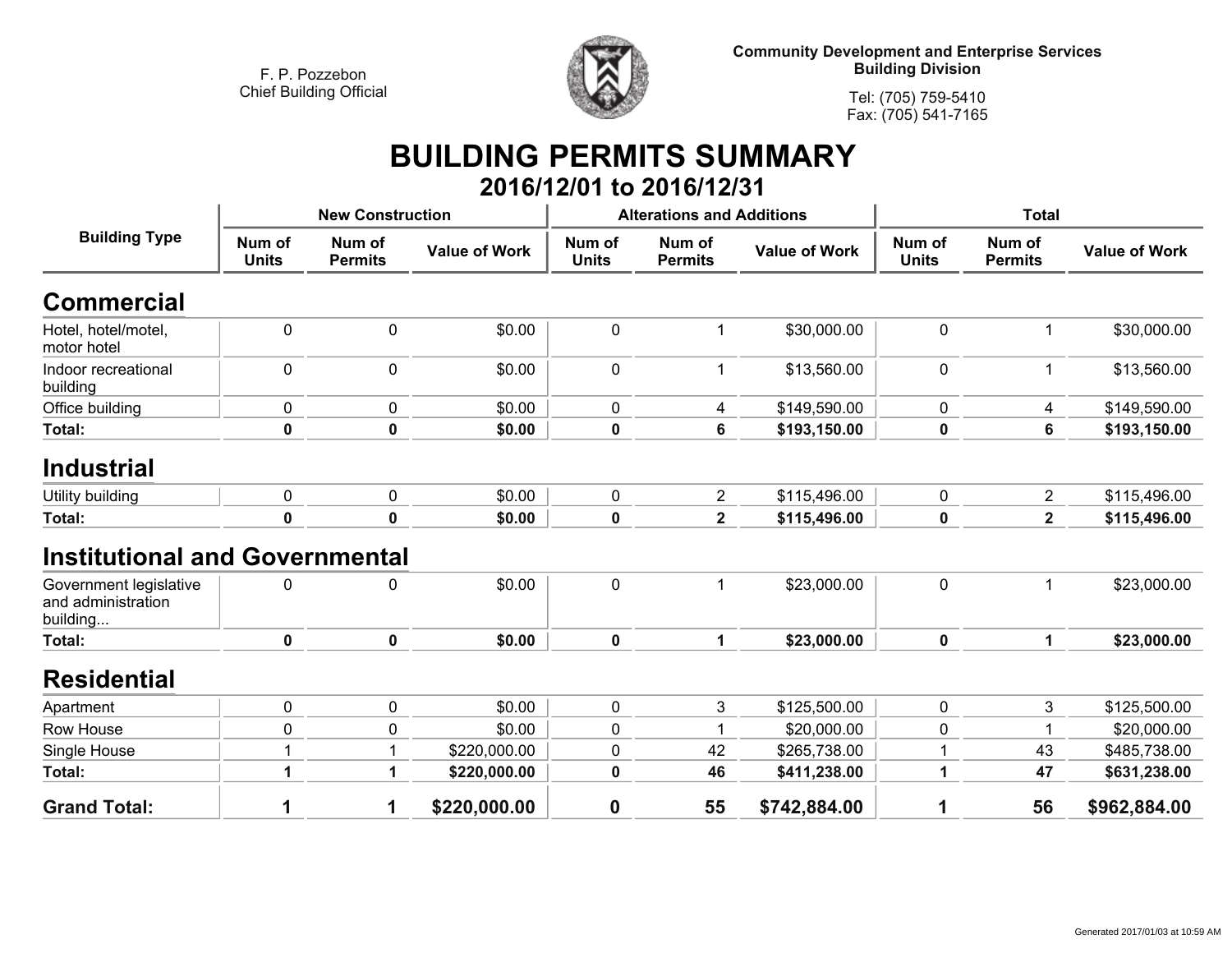

**Community Development and Enterprise Services Building Division**

**Tel: (705) 759-5410Fax: (705) 541-7165**

# **DEMOLITION PERMITS SUMMARY**

|                         |                        |                          |                         |                        | 2016/12/01 to 2016/12/31         |                      |                        |                          |                      |
|-------------------------|------------------------|--------------------------|-------------------------|------------------------|----------------------------------|----------------------|------------------------|--------------------------|----------------------|
|                         |                        | <b>New Construction</b>  |                         |                        | <b>Alterations and Additions</b> |                      | <b>Total</b>           |                          |                      |
| <b>Building</b><br>Type | Num of<br><b>Units</b> | Num of<br><b>Permits</b> | Value of<br><b>Work</b> | Num of<br><b>Units</b> | Num of<br><b>Permits</b>         | <b>Value of Work</b> | Num of<br><b>Units</b> | Num of<br><b>Permits</b> | <b>Value of Work</b> |
| <b>Commercial</b>       |                        |                          |                         |                        |                                  |                      |                        |                          |                      |
| Retail complex          | 0                      |                          | \$0.00                  | 0                      |                                  | \$100.00             |                        |                          | \$100.00             |
| Total:                  | 0                      |                          | \$0.00                  | 0                      |                                  | \$100.00             |                        |                          | \$100.00             |
| <b>Residential</b>      |                        |                          |                         |                        |                                  |                      |                        |                          |                      |
| Single House            | 0                      | $\Omega$                 | \$0.00                  | -1                     | 3                                | \$9,600.00           | -1                     | 3                        | \$9,600.00           |
| Total:                  | 0                      |                          | \$0.00                  | -1                     | 3                                | \$9,600.00           | -1                     | 3                        | \$9,600.00           |
| <b>Grand Total:</b>     |                        | 0                        | \$0.00                  | $-1$                   | 4                                | \$9,700.00           | $-1$                   | 4                        | \$9,700.00           |